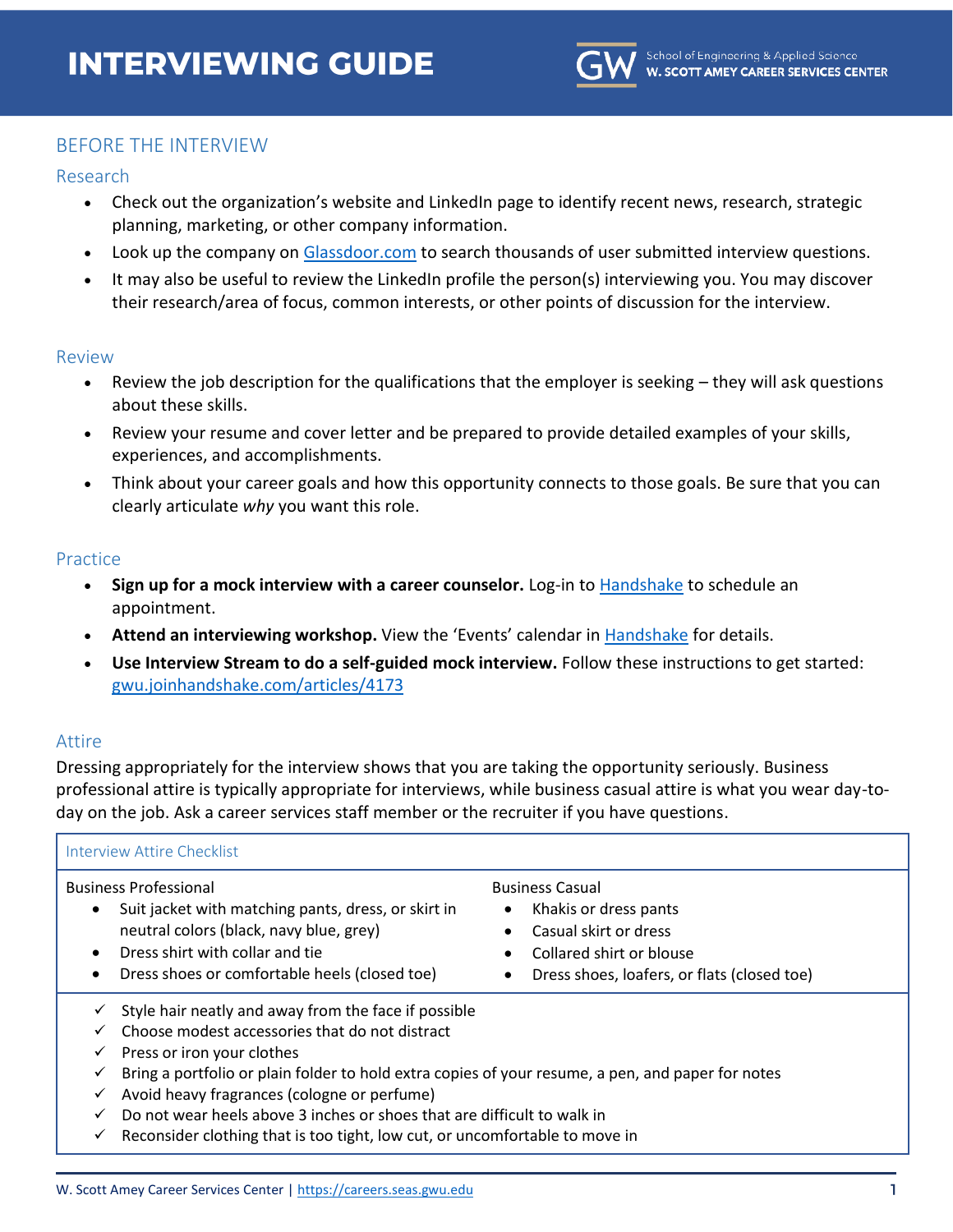# Phone and Video Interviews

These are typically screening or first-round interviews that are generally shorter than an in-person interview. Keep the following tips in mind for phone or video interviews:

- Try to use a landline or Ethernet connection as mobile phones and Wi-Fi may drop out during the call. Get familiar with the features of the video tool (Skype, Zoom, etc.) so that you can avoid technical difficulties.
- Find a quiet room where you will not be interrupted and arrive 10 minutes early. For video calls, choose a space that has good lighting and doesn't have a distracting background.
- Print out copies of your resume, cover letter, and the job description to refer to while on the call. Write down the phone number of the interviewer in case you get disconnected.
- For video calls, dress for an in-person interview. Keep in mind that some clothing details may not look good on screen.
- Write down and use the name of the interviewer(s) to help create a more personal connection.
- Pause a second or two longer than you normally would before answering a question to make sure the interviewer has stopped speaking.
- At the end of the interview, mention that you would appreciate the opportunity to meet in person. This is not too forward and will convey your interest and enthusiasm.

# Technical Interviews

Technical or "whiteboard" interviews are common for software engineering and computer science jobs. This style of interview allows the employer to assess a candidate's knowledge by observing their problem-solving and communication skills. Use the [TopCoder List of Learning Resources](https://www.topcoder.com/thrive/articles/List%20of%20awesome%20learning%20resources) and those listed below to find practice problems and tips for technical interviews.

| <b>Practice Problems</b>                                                          | Company Resources (free for students)                                                                                                                                             |  |  |  |
|-----------------------------------------------------------------------------------|-----------------------------------------------------------------------------------------------------------------------------------------------------------------------------------|--|--|--|
| Coding for Interviews<br>codingforinterviews.com                                  | <b>IBM</b><br>https://www.ibm.com/blogs/ibm-training/free-training-to-update-skills/                                                                                              |  |  |  |
| Daily Coding Problem<br>dailycodingproblem.com                                    | Google<br>https://developers.google.com/training/                                                                                                                                 |  |  |  |
| <b>InterviewBit</b><br>interviewbit.com/practice                                  | <b>SAS</b><br>https://www.sas.com/en_us/learn/academic-                                                                                                                           |  |  |  |
| HackerRank Interview Preparation Kit<br>hackerrank.com/interview                  | programs/students.html<br>You can also ask the recruiter for preparation resources. Google, Amazon,<br>and <b>Facebook</b> provide detailed overviews of their interview process. |  |  |  |
| LeetCode<br>leetcode.com                                                          |                                                                                                                                                                                   |  |  |  |
| <b>Articles &amp; Tips</b>                                                        |                                                                                                                                                                                   |  |  |  |
| <b>Everything You Need to Know to Rock Your Next Whiteboard Test - Skillcrush</b> |                                                                                                                                                                                   |  |  |  |
| How to Ace Your Technical Interview - The Muse                                    |                                                                                                                                                                                   |  |  |  |
| Most Common Technical Interview Questions - The Balance Careers                   |                                                                                                                                                                                   |  |  |  |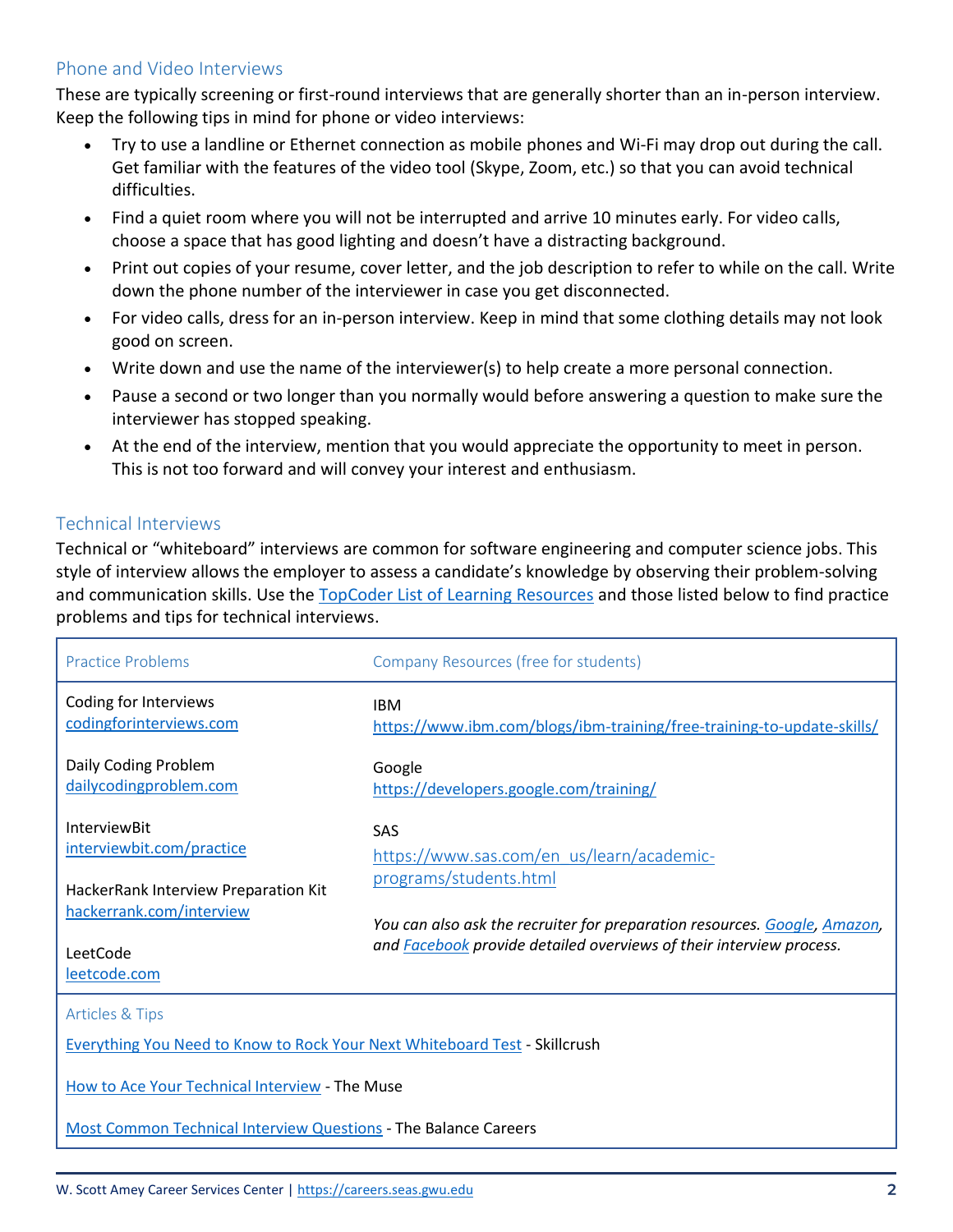# DURING THE INTERVIEW

Arriving

- Plan to arrive at least 15 minutes before the interview is supposed to start. Look up the location ahead of time and determine how you will arrive. Allow time for travel delays.
- From the moment you enter the building be polite and courteous to each person you meet. You never know who may play a role in deciding who gets a job offer.
- Turn off your cell phone, throw out any food or drinks you may have brought with you, and ask if there is a place to store bulky items (coats, backpacks).

# Body Language

- Address each interviewer by looking them in the eye, with a firm handshake (if appropriate), and by introducing yourself using your first and last name.
- Sit up straight, maintain good eye contact, and give the appearance of being engaged in the conversation.
- If you tend to fidget, clasp your hands together in your lap or plant both feet firmly on the ground.
- A warm smile goes a long way!

# Be Engaged

- Listen to the interviewer. Make sure that you answer the actual question being asked and have confidence in your answer.
- Don't be afraid of a little silence take your time to provide thoughtful responses.
- Ask questions so the interview feels more like a conversation and so you can demonstrate your interest.

# Questions to Ask Employers

- Are there any new products (or services) in the development stage?
- Is your company involved in the community?
- What do you and/or your employees like best about working for this company?
- How would you describe the management style in this organization?
- What are some of the first assignments I might expect?
- What is the typical career path for someone in this position?
- Describe a typical day on the job.
- How often are performance reviews given? How is performance measured?
- What are some of the qualities you are looking for in the ideal candidate?
- What characteristics do successful employees in this company share?
- What are the opportunities for professional growth?
- How would you describe the organization's culture?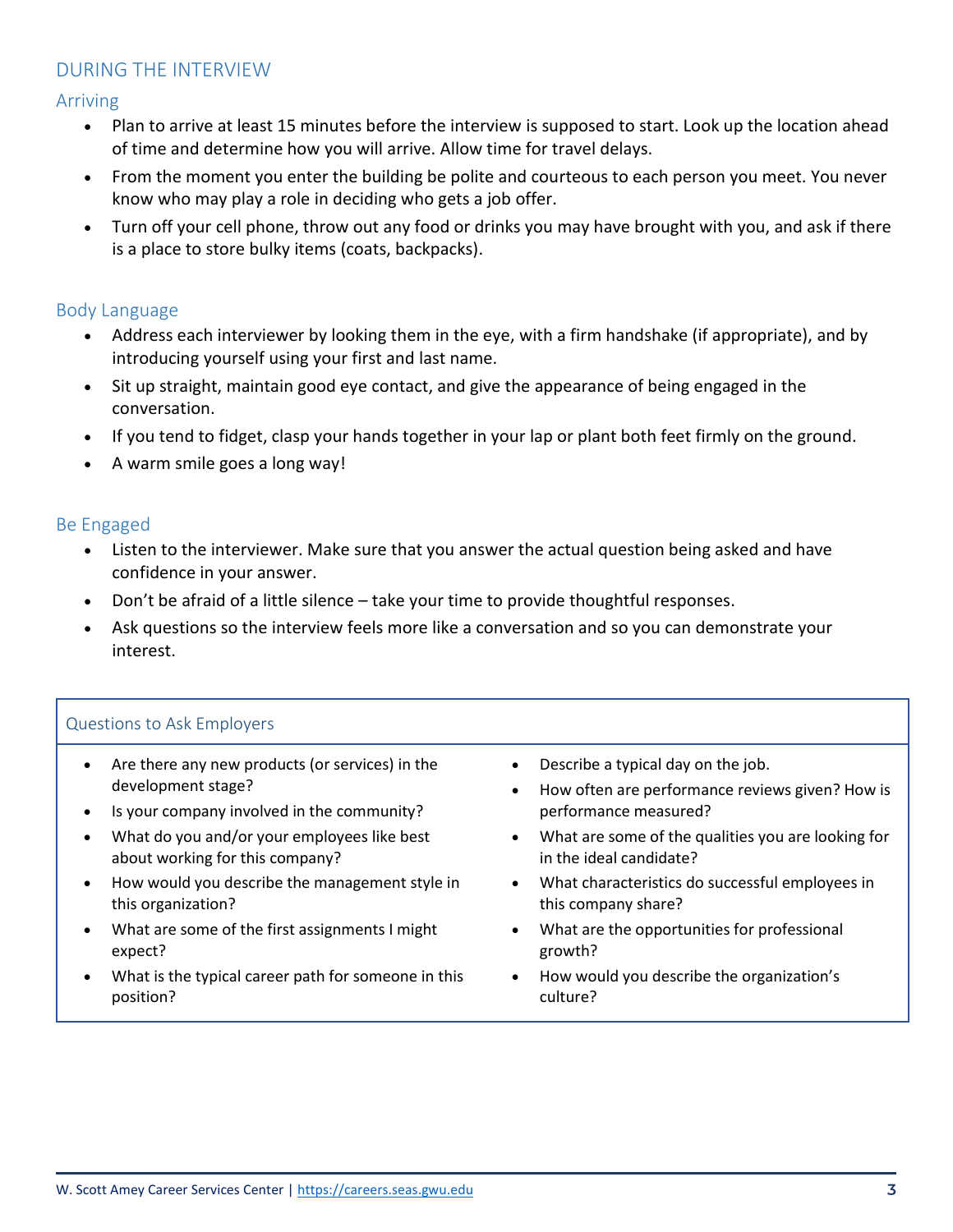# How to Answer Common Interview Questions

The key to doing well in an interview is to catch the listener's attention with relevant and engaging responses. If your answers are too long, confusing, or unrelated to the question, you will lose their interest. Be thoughtful and make sure that you are clearly communicating the qualities the interviewer is seeking.

| If the Interviewer Says                                                       | Your Response Should                                                                     | <b>Tips</b>                                                                                                                                                                                                                                                   |
|-------------------------------------------------------------------------------|------------------------------------------------------------------------------------------|---------------------------------------------------------------------------------------------------------------------------------------------------------------------------------------------------------------------------------------------------------------|
| Tell me about yourself.                                                       | Remind the interviewer of your<br>background and how it relates to the job.              | Give a brief summary that <i>highlights and connects</i> the relevant<br>aspects of your education, skills, and personality. Do not list all of the<br>things you have done or read directly from your resume.                                                |
| Why do you want this job?                                                     | Demonstrate your interest in the job and<br>desire to work with the company.             | Provide <i>specific reasons</i> you are interested in the industry, company,<br>and that job. Incorporate what you learned from the research you did<br>on the organization.                                                                                  |
| What are your long term career goals?                                         | Explain how the job aligns with your career<br>path.                                     | Consider how the current job will prepare you for the future. Even if<br>you are unsure about what your plans will be, share what you hope<br>to learn from the job or how it will help you grow.                                                             |
| <b>Strengths and Weaknesses</b>                                               | Match your skills to the job responsibilities.<br>Show your self-awareness and maturity. | Share honestly about your abilities. Employer's want to build a strong<br>team and need to know how each person will fit in.                                                                                                                                  |
|                                                                               |                                                                                          | <b>Strengths</b> - Prepare a list of 5 strengths and a brief example of<br>each. Look at the job posting to determine what skills and<br>qualities are relevant.                                                                                              |
|                                                                               |                                                                                          | Weakness - Think of 1 or 2 areas for improvement that you feel<br>comfortable sharing and an example of how you are trying to<br>improve in that area. Do not avoid the answering the question.<br>Employers want to hire genuine people, not perfectionists! |
| "Tell me about a time when"<br>"Give an example of"<br>"What would you do if" | Show how you will respond to different<br>situations that may come up on the job.        | <b>Connect your past</b> experience to the current job. Whenever you can,<br>provide an example using the <b>STAR Method</b> (page 5) to structure<br>your answer.                                                                                            |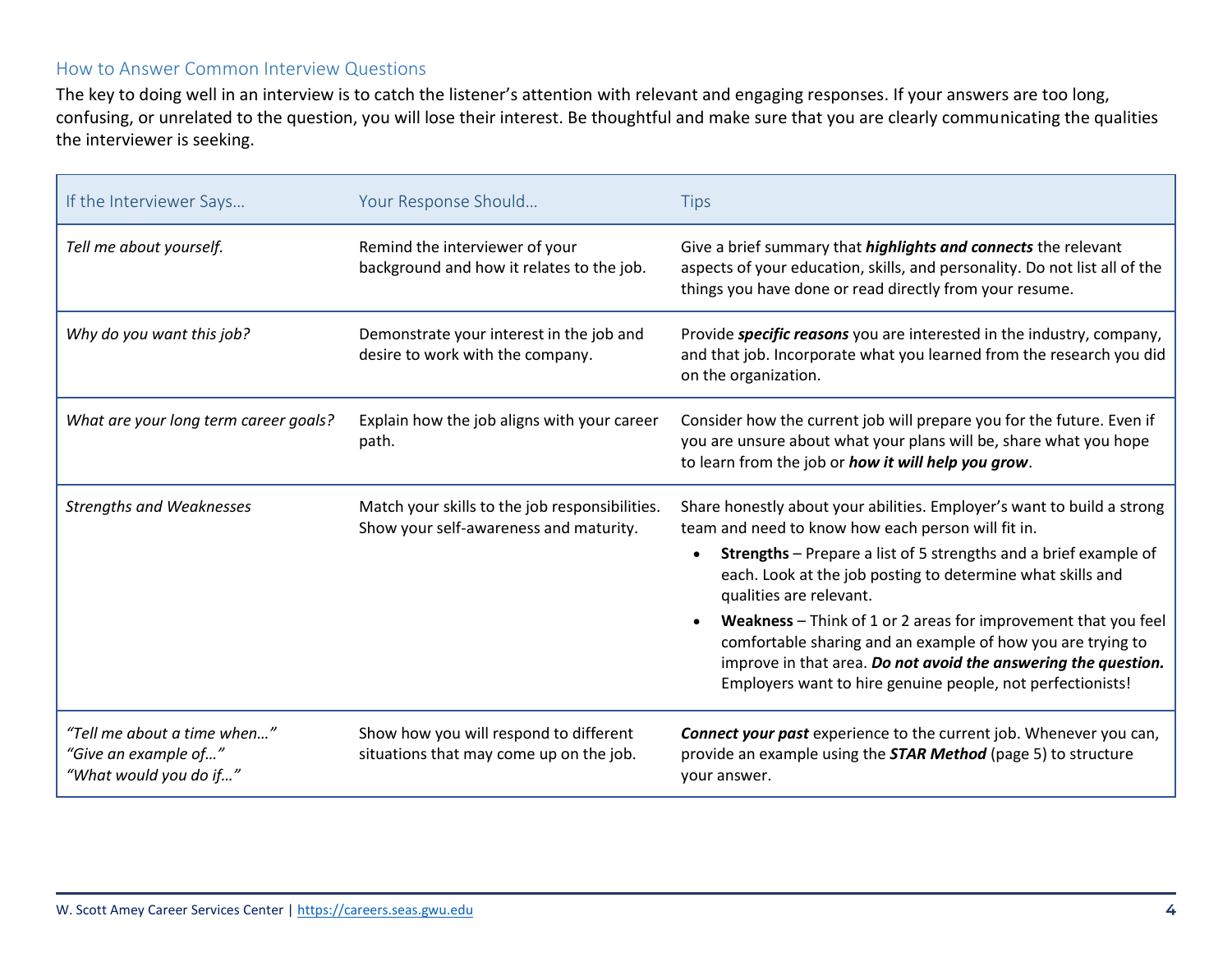# STAR Method for Answering Behavioral Questions

Use this simple structure to organize your answers when providing an example.

| QUESTION: Tell me about a time when you had to work on a team to complete a project. |                                                  |                                                                                                                                                                                       |                                                                                                                                                                                                                                                                                                                                |  |
|--------------------------------------------------------------------------------------|--------------------------------------------------|---------------------------------------------------------------------------------------------------------------------------------------------------------------------------------------|--------------------------------------------------------------------------------------------------------------------------------------------------------------------------------------------------------------------------------------------------------------------------------------------------------------------------------|--|
| <b>SITUATION</b>                                                                     | What was going<br>on?                            | Give a brief description and provide context<br>for your story.                                                                                                                       | "Last semester, I worked on a research team of four students to submit a<br>proposal for the SEAS R&D Showcase. The goal was to use technology to<br>address an environmental need caused by climate change."                                                                                                                  |  |
| <b>TASK</b>                                                                          | What was your<br>responsibility or<br>challenge? | Keep your answer focused by identifying your<br>responsibility within the situation.                                                                                                  | Each team was required to submit a video and poster presentation with a<br>demonstration. We had one month to prepare and decided to assign each<br>person a different part. I volunteered to work on the video.                                                                                                               |  |
| <b>ACTION</b>                                                                        | What did you do?                                 | Provide statements about the actions you<br>took to address the challenge. Focus on what<br>your actual role was, don't refer to a generic<br>solution or what someone else might do. | I suggested that we draft an outline of the important parts of the project<br>so that it would be consistent across the video, poster, and presentation. I<br>created a Google Document with the video script where everyone could<br>make comments and I made a schedule for recording so that everyone<br>could participate. |  |
| <b>RESULT</b>                                                                        | What was the<br>outcome?                         | Provide a specific outcome that resulted<br>from your actions. Try to give a result that<br>reflects well on you, or describe what you<br>learned from the situation.                 | Although everyone had busy schedules we were able to use our meeting<br>time efficiently to address questions and prepare for the presentation.<br>The judges commented that our presentation was well organized, and we<br>received second place in the competition."                                                         |  |

# AFTER THE INTERVIEW

### Next Steps & Thank You Note

Before you leave, ask the interviewer(s) for their contact information to follow up. Also ask about next steps: *Will there be any follow up interviews? What's the timeline for a final decision?* Within 24 hours of your interview send a brief thank you note via email. Reaffirm your interest in the job by including something you discussed during the interview.

### Reflect

After leaving the interview, write down some notes about what was discussed. Include any questions that you have about the job or organization that you may want to follow up on later. Also note if there were any questions that were especially challenging. These may be questions to practice for future interviews.